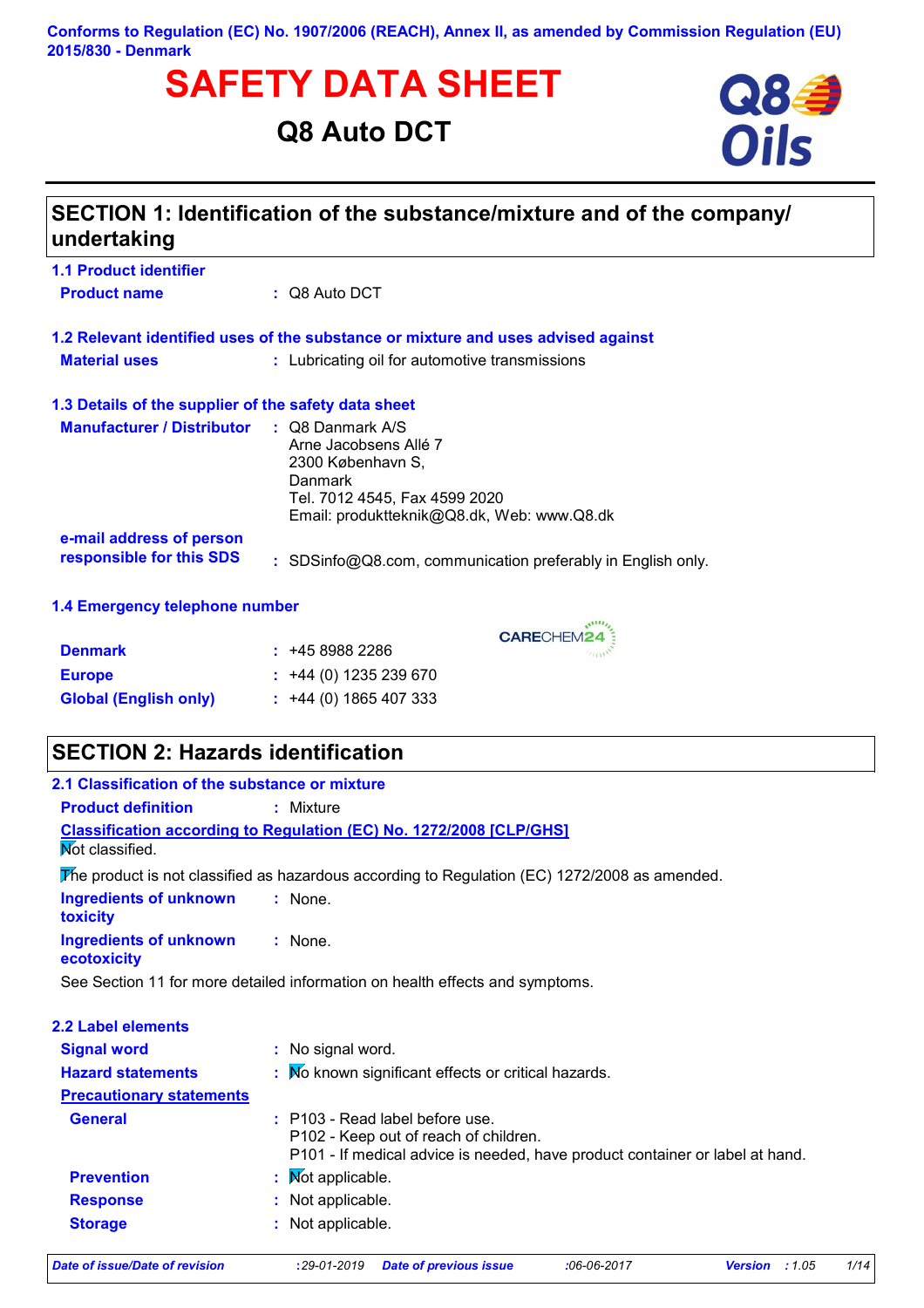## **SECTION 2: Hazards identification**

| <b>Disposal</b>                                                                                                                                                 | : Mot applicable.                                                                                                                                                                       |
|-----------------------------------------------------------------------------------------------------------------------------------------------------------------|-----------------------------------------------------------------------------------------------------------------------------------------------------------------------------------------|
| <b>Supplemental label</b><br>elements                                                                                                                           | : Contains C14-18 alpha-olefin epoxide, reaction products with boric acid and<br>monoalkyl or monoaryl or monoalkyaryl esters of methacrylic acid. May produce an<br>allergic reaction. |
| <b>Annex XVII - Restrictions</b><br>on the manufacture,<br>placing on the market and<br>use of certain dangerous<br>substances, mixtures and<br><b>articles</b> | : Not applicable.                                                                                                                                                                       |
| <b>Special packaging requirements</b>                                                                                                                           |                                                                                                                                                                                         |
| <b>Containers to be fitted</b><br>with child-resistant<br>fastenings                                                                                            | : Not applicable.                                                                                                                                                                       |
| <b>Tactile warning of danger : Not applicable.</b>                                                                                                              |                                                                                                                                                                                         |
| 2.3 Other hazards                                                                                                                                               |                                                                                                                                                                                         |

# **Other hazards which do :**

: Prolonged or repeated contact may dry skin and cause irritation.

**not result in classification**

# **SECTION 3: Composition/information on ingredients**

| <b>Product/ingredient name</b>                                                                          | <b>Identifiers</b>                                                                      | $\frac{9}{6}$ | <b>Regulation (EC) No.</b><br>1272/2008 [CLP]                                 | <b>Type</b> | <b>Notes</b> |
|---------------------------------------------------------------------------------------------------------|-----------------------------------------------------------------------------------------|---------------|-------------------------------------------------------------------------------|-------------|--------------|
| <b>Zubricating oils (petroleum),</b><br>C20-50, hydrotreated neutral oil-<br>based                      | REACH #:<br>01-2119474889-13<br>EC: 276-738-4<br>CAS: 72623-87-1<br>Index: 649-483-00-5 | ≥50 - ≤75     | Asp. Tox. 1, H304                                                             | [1] [2]     | $H-L$        |
| Mineral oil                                                                                             | CAS: *                                                                                  | ≥10 - ≤25     | Asp. Tox. 1, H304                                                             | [1] [2]     |              |
| C14-18 alpha-olefin epoxide,<br>reaction products with boric acid                                       | REACH #:<br>01-2119960832-33<br>EC: 929-580-3                                           | $\leq$ 3      | Skin Irrit. 2, H315<br>Eye Irrit. 2, H319                                     | $[1]$       |              |
| bis(nonylphenyl)amine                                                                                   | REACH #:<br>01-2119488911-28<br>EC: 253-249-4<br>CAS: 36878-20-3                        | $\leq$ 3      | Aquatic Chronic 4,<br>H413                                                    | $[1]$       |              |
| 1,3,4-Thiadiazolidine-2,5-dithione,<br>reaction products with hydrogen<br>peroxide and tert-nonanethiol | REACH #:<br>01-2119976351-35<br>EC: 293-927-7<br>CAS: 91648-65-6                        | ≤1.4          | Aquatic Chronic 3,<br>H412                                                    | $[1]$       |              |
|                                                                                                         |                                                                                         |               | See Section 16 for<br>the full text of the H<br>statements declared<br>above. |             |              |

\* CAS: 64742-54-7, 64742-55-8, 64742-56-9, 64742-65-0

The mineral oils in the product contain < 3% DMSO extract (IP 346).

There are no additional ingredients present which, within the current knowledge of the supplier and in the concentrations applicable, are classified as hazardous to health or the environment, are PBTs, vPvBs or Substances of equivalent concern, or have been assigned a workplace exposure limit and hence require reporting in this section. **Type**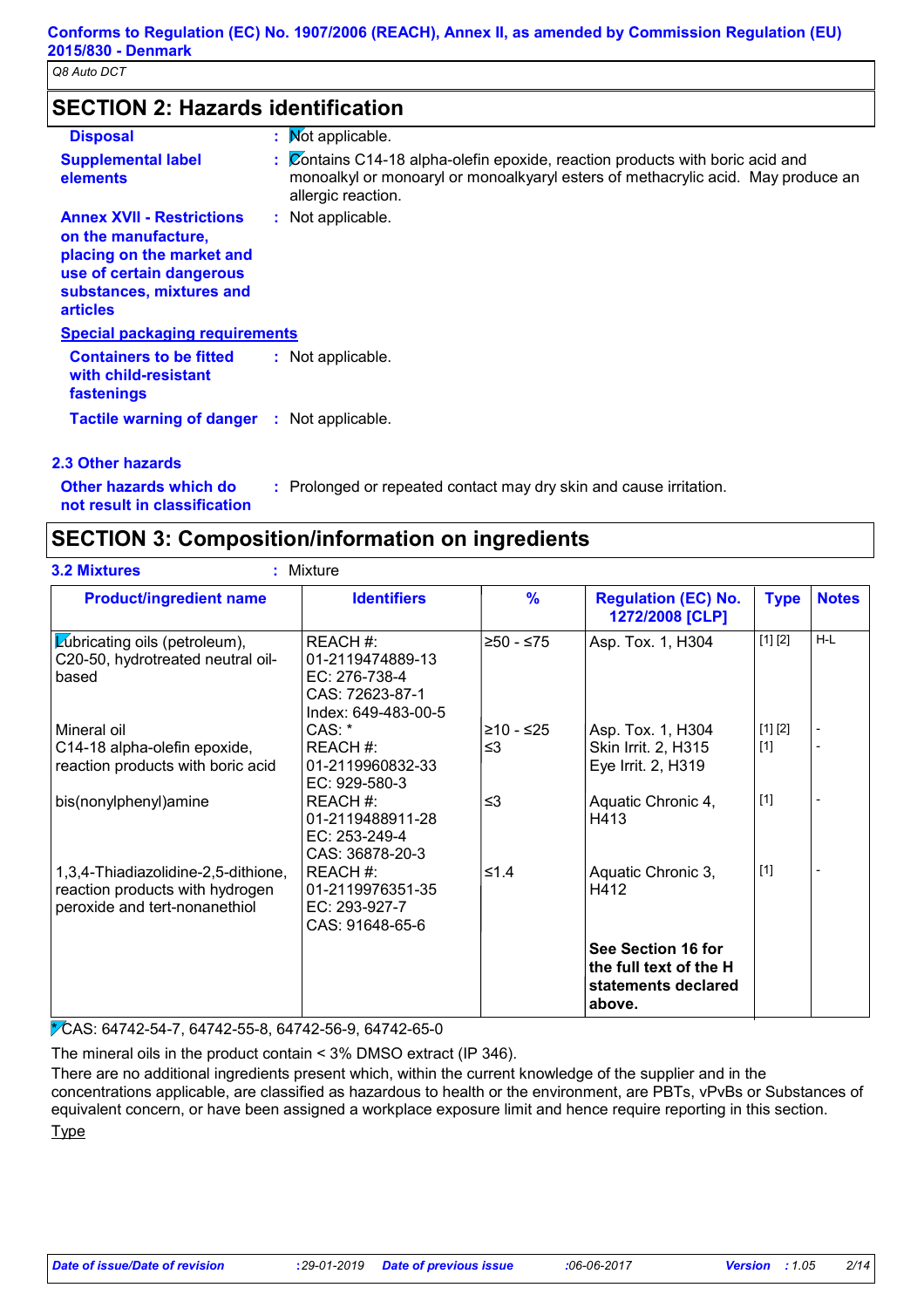*Q8 Auto DCT*

## **SECTION 3: Composition/information on ingredients**

 $\bar{1}$  Substance classified with a health or environmental hazard

[2] Substance with a workplace exposure limit

[3] Substance meets the criteria for PBT according to Regulation (EC) No. 1907/2006, Annex XIII

[4] Substance meets the criteria for vPvB according to Regulation (EC) No. 1907/2006, Annex XIII

[5] Substance of equivalent concern

[6] Additional disclosure due to company policy

Occupational exposure limits, if available, are listed in Section 8.

## **SECTION 4: First aid measures**

## **4.1 Description of first aid measures**

| <b>Eye contact</b>                | : Immediately flush eyes with plenty of water, occasionally lifting the upper and lower<br>eyelids. Check for and remove any contact lenses. Continue to rinse for at least 10<br>minutes. Get medical attention.                                                                                                                                       |
|-----------------------------------|---------------------------------------------------------------------------------------------------------------------------------------------------------------------------------------------------------------------------------------------------------------------------------------------------------------------------------------------------------|
| <b>Inhalation</b>                 | Remove victim to fresh air and keep at rest in a position comfortable for breathing.<br>Get medical attention if symptoms occur. In case of inhalation of decomposition<br>products in a fire, symptoms may be delayed. The exposed person may need to be<br>kept under medical surveillance for 48 hours.                                              |
| <b>Skin contact</b>               | $M$ ash skin thoroughly with soap and water or use recognized skin cleanser.<br>Remove contaminated clothing and shoes. Get medical attention if symptoms occur.                                                                                                                                                                                        |
| <b>Ingestion</b>                  | Mash out mouth with water. Remove victim to fresh air and keep at rest in a<br>position comfortable for breathing. If material has been swallowed and the exposed<br>person is conscious, give small quantities of water to drink. Do not induce vomiting<br>unless directed to do so by medical personnel. Get medical attention if symptoms<br>occur. |
| <b>Protection of first-aiders</b> | : No action shall be taken involving any personal risk or without suitable training.                                                                                                                                                                                                                                                                    |

#### **4.2 Most important symptoms and effects, both acute and delayed**

#### **Over-exposure signs/symptoms**

| <b>Eye contact</b>  | : No specific data.                                                                |
|---------------------|------------------------------------------------------------------------------------|
| <b>Inhalation</b>   | : No specific data.                                                                |
| <b>Skin contact</b> | : Adverse symptoms may include the following:<br>irritation<br>dryness<br>cracking |
| <b>Ingestion</b>    | : No specific data.                                                                |

#### **4.3 Indication of any immediate medical attention and special treatment needed**

| <b>Notes to physician</b>  | : In case of inhalation of decomposition products in a fire, symptoms may be delayed.<br>The exposed person may need to be kept under medical surveillance for 48 hours. |
|----------------------------|--------------------------------------------------------------------------------------------------------------------------------------------------------------------------|
| <b>Specific treatments</b> | : No specific treatment.                                                                                                                                                 |

## **SECTION 5: Firefighting measures**

| 5.1 Extinguishing media                |                                                                          |
|----------------------------------------|--------------------------------------------------------------------------|
| <b>Suitable extinguishing</b><br>media | : Use dry chemical, $CO2$ , alcohol-resistant foam or water spray (fog). |
| Unsuitable extinguishing<br>media      | : Do not use water jet.                                                  |

#### **5.2 Special hazards arising from the substance or mixture**

**Hazards from the substance or mixture** In a fire or if heated, a pressure increase will occur and the container may burst.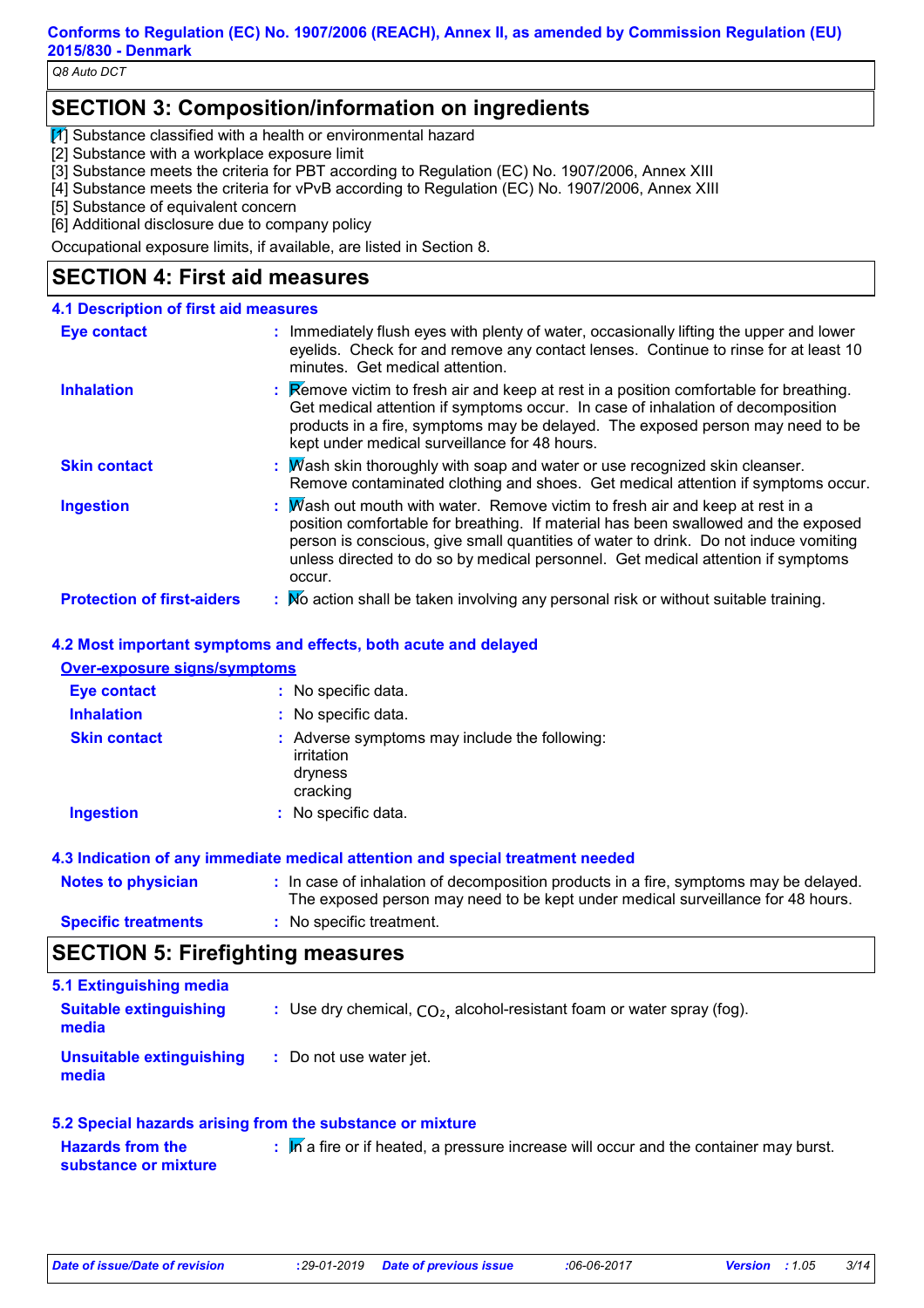| <b>SECTION 5: Firefighting measures</b>                |                                                                                                                                                                             |
|--------------------------------------------------------|-----------------------------------------------------------------------------------------------------------------------------------------------------------------------------|
| <b>Hazardous combustion</b><br>products                | Decomposition products may include the following materials:<br>carbon dioxide<br>carbon monoxide<br>nitrogen oxides                                                         |
| <b>5.3 Advice for firefighters</b>                     |                                                                                                                                                                             |
| <b>Special protective actions</b><br>for fire-fighters | Promptly isolate the scene by removing all persons from the vicinity of the incident if<br>there is a fire. No action shall be taken involving any personal risk or without |

|                                                          | suitable training.                                                                                                                                                                                                                                                                                                                                                    |
|----------------------------------------------------------|-----------------------------------------------------------------------------------------------------------------------------------------------------------------------------------------------------------------------------------------------------------------------------------------------------------------------------------------------------------------------|
| <b>Special protective</b><br>equipment for fire-fighters | : Fire-fighters should wear appropriate protective equipment and self-contained<br>breathing apparatus (SCBA) with a full face-piece operated in positive pressure<br>mode. Clothing for fire-fighters (including helmets, protective boots and gloves)<br>conforming to European standard EN 469 will provide a basic level of protection for<br>chemical incidents. |

## **SECTION 6: Accidental release measures**

|                                                  | 6.1 Personal precautions, protective equipment and emergency procedures                                                                                                                                                                                                                                                                                                                                                                                                      |
|--------------------------------------------------|------------------------------------------------------------------------------------------------------------------------------------------------------------------------------------------------------------------------------------------------------------------------------------------------------------------------------------------------------------------------------------------------------------------------------------------------------------------------------|
| For non-emergency<br>personnel                   | : No action shall be taken involving any personal risk or without suitable training.<br>Evacuate surrounding areas. Keep unnecessary and unprotected personnel from<br>entering. Do not touch or walk through spilled material. Put on appropriate<br>personal protective equipment.                                                                                                                                                                                         |
|                                                  | For emergency responders : If specialized clothing is required to deal with the spillage, take note of any<br>information in Section 8 on suitable and unsuitable materials. See also the<br>information in "For non-emergency personnel".                                                                                                                                                                                                                                   |
| <b>6.2 Environmental</b><br>precautions          | : Avoid dispersal of spilled material and runoff and contact with soil, waterways,<br>drains and sewers. Inform the relevant authorities if the product has caused<br>environmental pollution (sewers, waterways, soil or air).                                                                                                                                                                                                                                              |
|                                                  | 6.3 Methods and materials for containment and cleaning up                                                                                                                                                                                                                                                                                                                                                                                                                    |
| <b>Small spill</b>                               | : Stop leak if without risk. Move containers from spill area. Dilute with water and mop<br>up if water-soluble. Alternatively, or if water-insoluble, absorb with an inert dry<br>material and place in an appropriate waste disposal container. Dispose of via a<br>licensed waste disposal contractor.                                                                                                                                                                     |
| <b>Large spill</b>                               | Stop leak if without risk. Move containers from spill area. Prevent entry into sewers,<br>water courses, basements or confined areas. Wash spillages into an effluent<br>treatment plant or proceed as follows. Contain and collect spillage with non-<br>combustible, absorbent material e.g. sand, earth, vermiculite or diatomaceous earth<br>and place in container for disposal according to local regulations. Dispose of via a<br>licensed waste disposal contractor. |
| <b>6.4 Reference to other</b><br><b>sections</b> | : See Section 1 for emergency contact information.<br>See Section 8 for information on appropriate personal protective equipment.<br>See Section 13 for additional waste treatment information.                                                                                                                                                                                                                                                                              |

## **SECTION 7: Handling and storage**

The information in this section contains generic advice and guidance. The list of Identified Uses in Section 1 should be consulted for any available use-specific information provided in the Exposure Scenario(s).

#### **7.1 Precautions for safe handling**

| <b>Protective measures</b>                       | $\therefore$ Put on appropriate personal protective equipment (see Section 8).                                                                                                                                                                                                                                                                                |
|--------------------------------------------------|---------------------------------------------------------------------------------------------------------------------------------------------------------------------------------------------------------------------------------------------------------------------------------------------------------------------------------------------------------------|
| <b>Advice on general</b><br>occupational hygiene | : Eating, drinking and smoking should be prohibited in areas where this material is<br>handled, stored and processed. Workers should wash hands and face before<br>eating, drinking and smoking. Remove contaminated clothing and protective<br>equipment before entering eating areas. See also Section 8 for additional<br>information on hygiene measures. |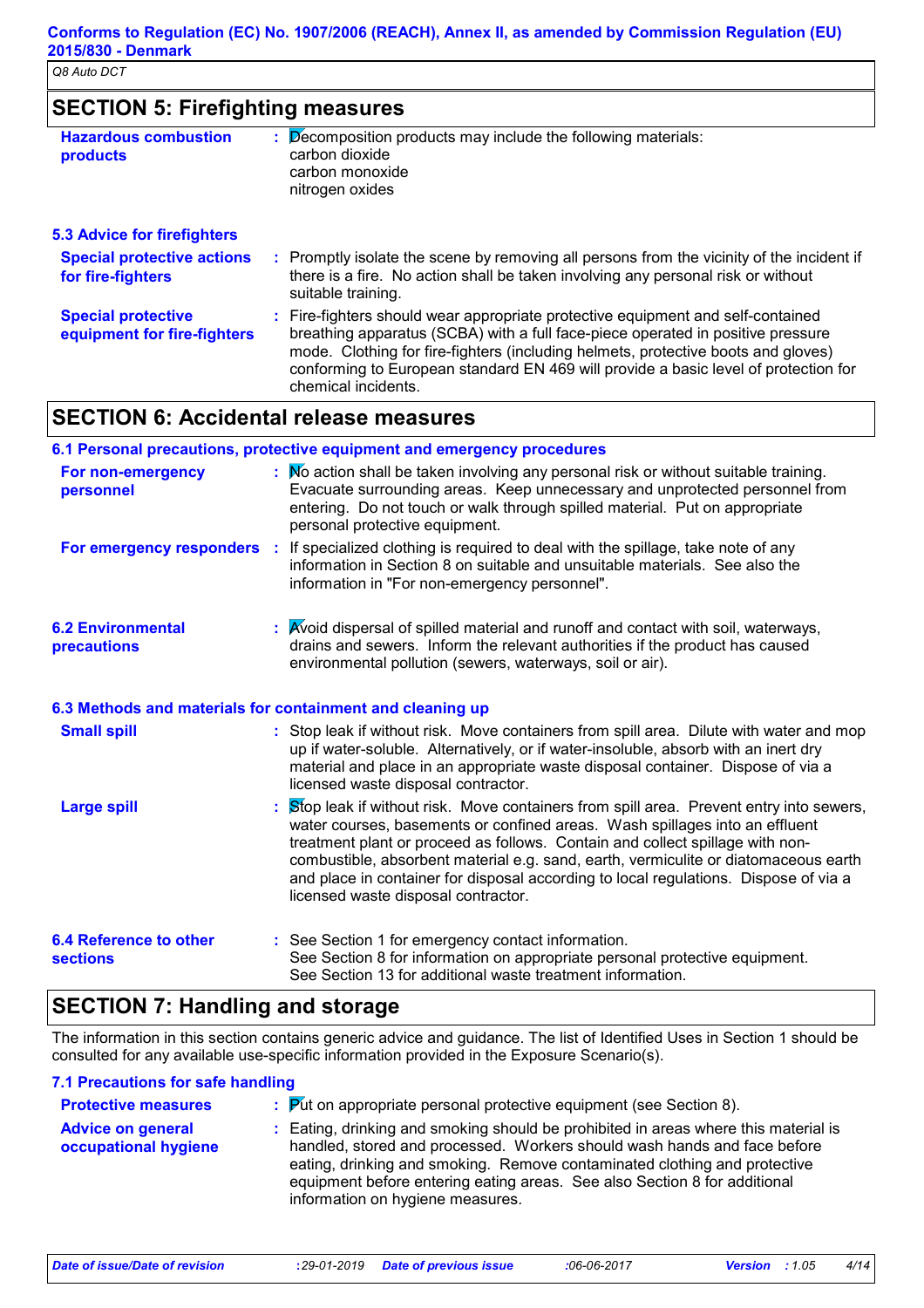## **SECTION 7: Handling and storage**

#### **7.2 Conditions for safe storage, including any incompatibilities**

Store in accordance with local regulations. Store in original container protected from direct sunlight in a dry, cool and well-ventilated area, away from incompatible materials (see Section 10) and food and drink. Keep container tightly closed and sealed until ready for use. Containers that have been opened must be carefully resealed and kept upright to prevent leakage. Do not store in unlabeled containers. Use appropriate containment to avoid environmental contamination. See Section 10 for incompatible materials before handling or use.

#### **7.3 Specific end use(s) Recommendations :**

- : Not available.
- **Industrial sector specific : solutions**
- : Not available.

## **SECTION 8: Exposure controls/personal protection**

The information in this section contains generic advice and guidance. Information is provided based on typical anticipated uses of the product. Additional measures might be required for bulk handling or other uses that could significantly increase worker exposure or environmental releases.

#### **8.1 Control parameters**

#### **Occupational exposure limits**

| <b>Product/ingredient name</b>                                                                |           | <b>Exposure limit values</b>                                                                                                                                                                                                                                                                                                                                                                                                                                                                                                                                                                                                                                                                                                                                                                                                                                                                                                                                                                                        |  |  |
|-----------------------------------------------------------------------------------------------|-----------|---------------------------------------------------------------------------------------------------------------------------------------------------------------------------------------------------------------------------------------------------------------------------------------------------------------------------------------------------------------------------------------------------------------------------------------------------------------------------------------------------------------------------------------------------------------------------------------------------------------------------------------------------------------------------------------------------------------------------------------------------------------------------------------------------------------------------------------------------------------------------------------------------------------------------------------------------------------------------------------------------------------------|--|--|
| <b>Zubricating oils (petroleum), C20-50,</b><br>hydrotreated neutral oil-based<br>Mineral oil |           | Working Environment Authority (Denmark, 10/2012).<br>TWA: 1 mg/m <sup>3</sup> 8 hours. Form: mist and particles<br>Working Environment Authority (Denmark, 10/2012).<br>TWA: 1 mg/m <sup>3</sup> 8 hours. Form: mist and particles                                                                                                                                                                                                                                                                                                                                                                                                                                                                                                                                                                                                                                                                                                                                                                                  |  |  |
| <b>Recommended monitoring</b><br>procedures                                                   | required. | If this product contains ingredients with exposure limits, personal, workplace<br>atmosphere or biological monitoring may be required to determine the effectiveness<br>of the ventilation or other control measures and/or the necessity to use respiratory<br>protective equipment. Reference should be made to monitoring standards, such as<br>the following: European Standard EN 689 (Workplace atmospheres - Guidance for<br>the assessment of exposure by inhalation to chemical agents for comparison with<br>limit values and measurement strategy) European Standard EN 14042 (Workplace<br>atmospheres - Guide for the application and use of procedures for the assessment<br>of exposure to chemical and biological agents) European Standard EN 482<br>(Workplace atmospheres - General requirements for the performance of procedures<br>for the measurement of chemical agents) Reference to national guidance<br>documents for methods for the determination of hazardous substances will also be |  |  |
| RNIEL - 1RNIE                                                                                 |           |                                                                                                                                                                                                                                                                                                                                                                                                                                                                                                                                                                                                                                                                                                                                                                                                                                                                                                                                                                                                                     |  |  |

#### **DNELs/DMELs**

No DNELs/DMELs available.

#### **PNECs**

No PNECs available.

| <b>8.2 Exposure controls</b>               |                                                                                                         |
|--------------------------------------------|---------------------------------------------------------------------------------------------------------|
| <b>Appropriate engineering</b><br>controls | : Good general ventilation should be sufficient to control worker exposure to airborne<br>contaminants. |
| Individual protection measures             |                                                                                                         |

: Wash hands, forearms and face thoroughly after handling chemical products, before eating, smoking and using the lavatory and at the end of the working period. Appropriate techniques should be used to remove potentially contaminated clothing. Wash contaminated clothing before reusing. Ensure that eyewash stations and safety showers are close to the workstation location. **Hygiene measures :**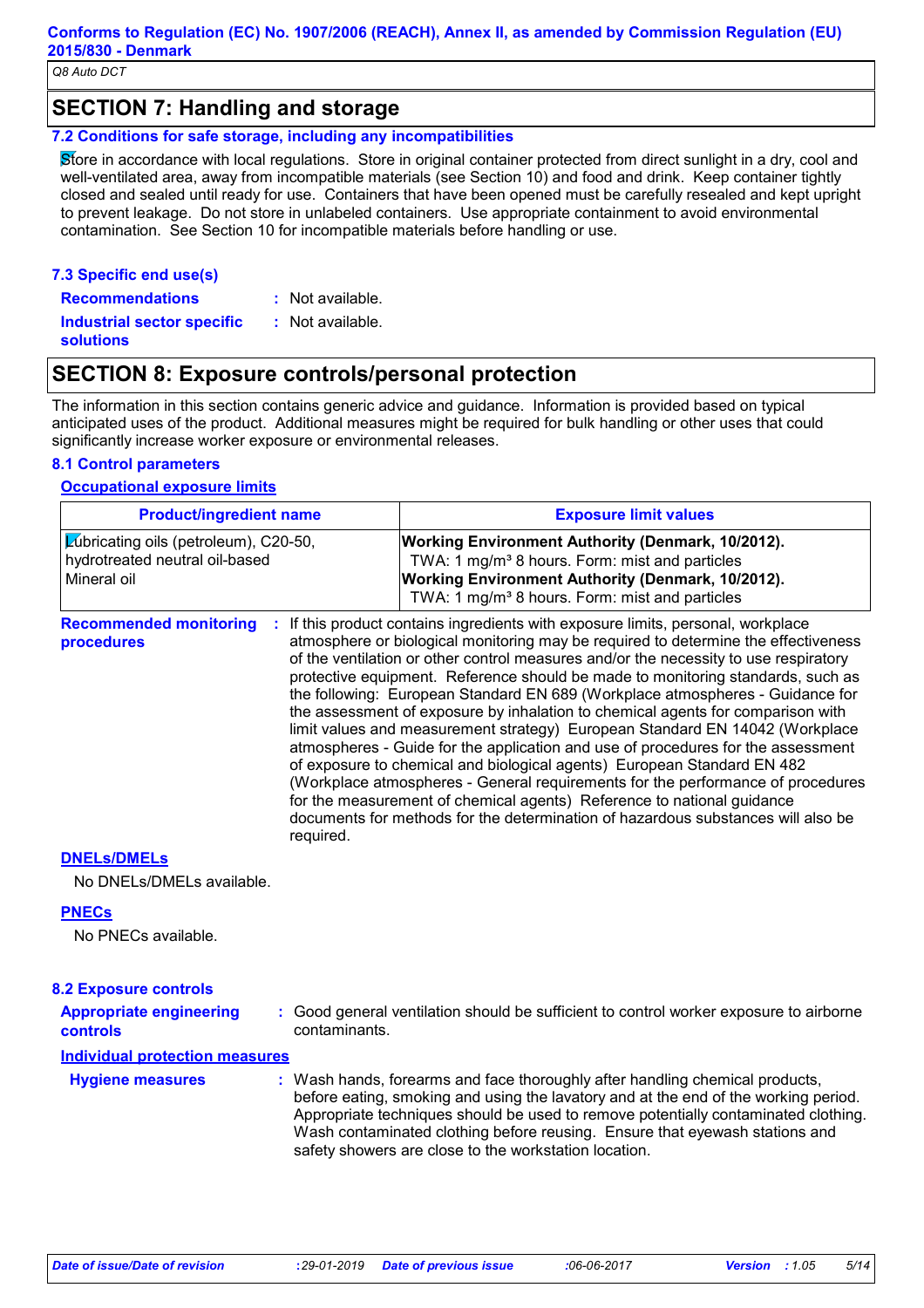## **SECTION 8: Exposure controls/personal protection**

| <b>Eye/face protection</b>                       | Safety eyewear complying with an approved standard should be used when a risk<br>assessment indicates this is necessary to avoid exposure to liquid splashes, mists,<br>gases or dusts. If contact is possible, the following protection should be worn,<br>unless the assessment indicates a higher degree of protection: safety glasses with<br>side-shields.              |
|--------------------------------------------------|------------------------------------------------------------------------------------------------------------------------------------------------------------------------------------------------------------------------------------------------------------------------------------------------------------------------------------------------------------------------------|
| <b>Skin protection</b>                           |                                                                                                                                                                                                                                                                                                                                                                              |
| <b>Hand protection</b>                           | Chemical-resistant, impervious gloves complying with an approved standard should<br>be worn at all times when handling chemical products if a risk assessment indicates<br>this is necessary. Wear suitable gloves tested to EN374. Recommended: < 1<br>hour (breakthrough time): nitrile rubber 0.17 mm.                                                                    |
| <b>Body protection</b>                           | Personal protective equipment for the body should be selected based on the task<br>being performed and the risks involved and should be approved by a specialist<br>before handling this product.                                                                                                                                                                            |
| <b>Other skin protection</b>                     | : Appropriate footwear and any additional skin protection measures should be<br>selected based on the task being performed and the risks involved and should be<br>approved by a specialist before handling this product.                                                                                                                                                    |
| <b>Respiratory protection</b>                    | Based on the hazard and potential for exposure, select a respirator that meets the<br>appropriate standard or certification. Respirators must be used according to a<br>respiratory protection program to ensure proper fitting, training, and other important<br>aspects of use. Recommended: Boiling point > 65 °C: A1; Boiling point < 65 °C:<br>AX1; Hot material: A1P2. |
| <b>Environmental exposure</b><br><b>controls</b> | Emissions from ventilation or work process equipment should be checked to<br>ensure they comply with the requirements of environmental protection legislation.<br>In some cases, fume scrubbers, filters or engineering modifications to the process<br>equipment will be necessary to reduce emissions to acceptable levels.                                                |

# **SECTION 9: Physical and chemical properties**

| 9.1 Information on basic physical and chemical properties |  |
|-----------------------------------------------------------|--|
| <b>A</b>                                                  |  |

| <b>Appearance</b>                                                 |                                                                   |
|-------------------------------------------------------------------|-------------------------------------------------------------------|
| <b>Physical state</b>                                             | : Liquid. [Oily liquid.]                                          |
| <b>Appearance</b>                                                 | : Clear.                                                          |
| <b>Color</b>                                                      | $\mathcal{L}$ $\mathcal{O}$ colorless to light yellow.            |
| Odor                                                              | : Hydrocarbon.                                                    |
| <b>Odor threshold</b>                                             | : Not available.                                                  |
| pH                                                                | : 7                                                               |
| <b>Melting point/freezing point</b>                               | $: <42^{\circ}$ C                                                 |
| <b>Initial boiling point and</b><br>boiling range                 | $: >300^{\circ}$ C                                                |
| <b>Flash point</b>                                                | : Open cup: $>120^{\circ}$ C [ASTM D92.]                          |
| <b>Evaporation rate</b>                                           | : Not available.                                                  |
| <b>Flammability (solid, gas)</b>                                  | : Not applicable.                                                 |
| <b>Upper/lower flammability or</b><br>explosive limits            | : Not available.                                                  |
| <b>Vapor pressure</b>                                             | $:$ <0.01 kPa [room temperature]                                  |
| <b>Vapor density</b>                                              | : Not available.                                                  |
| <b>Relative density</b>                                           | : 0.85                                                            |
| <b>Solubility(ies)</b>                                            | : Insoluble in the following materials: cold water and hot water. |
| <b>Partition coefficient: n-octanol/: Not available.</b><br>water |                                                                   |
| <b>Auto-ignition temperature</b>                                  | $: >300^{\circ}C$                                                 |
| <b>Decomposition temperature</b>                                  | $: >300^{\circ}C$                                                 |
| <b>Viscosity (40°C)</b>                                           | : 33.7 cSt                                                        |
| Viscosity (100°C)                                                 | $: 6.9$ cSt                                                       |
|                                                                   |                                                                   |

*Date of issue/Date of revision* **:***29-01-2019 Date of previous issue :06-06-2017 Version : 1.05 6/14*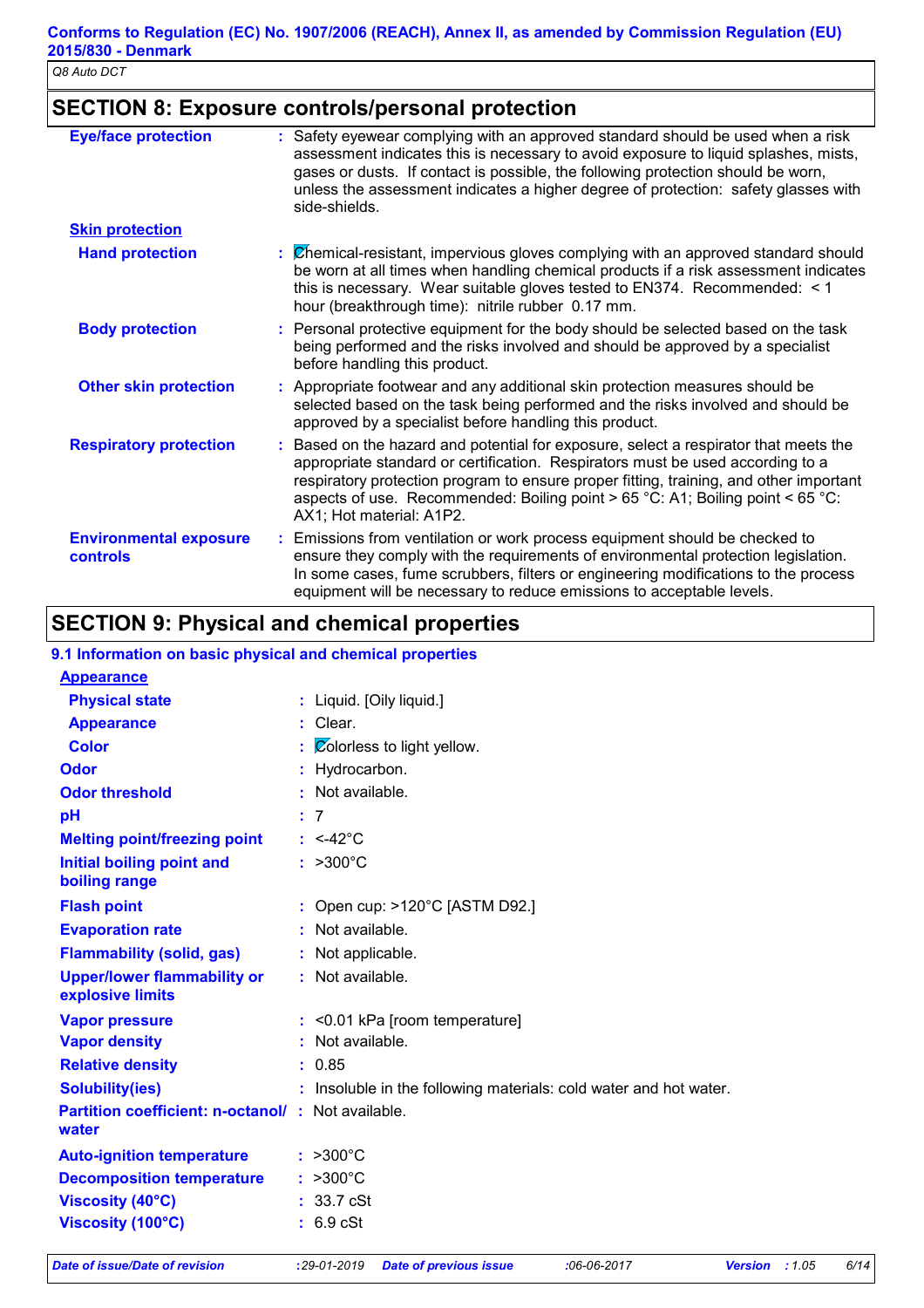*Q8 Auto DCT*

## **SECTION 9: Physical and chemical properties**

| <b>Explosive properties</b> | : Not applicable. |
|-----------------------------|-------------------|
| <b>Oxidizing properties</b> | : Not applicable. |

**:** Not applicable.

**9.2 Other information**

| <b>SECTION 10: Stability and reactivity</b>       |                                                                                                           |  |  |  |
|---------------------------------------------------|-----------------------------------------------------------------------------------------------------------|--|--|--|
| <b>10.1 Reactivity</b>                            | : No specific test data related to reactivity available for this product or its ingredients.              |  |  |  |
| <b>10.2 Chemical stability</b>                    | : The product is stable.                                                                                  |  |  |  |
| <b>10.3 Possibility of</b><br>hazardous reactions | : Under normal conditions of storage and use, hazardous reactions will not occur.                         |  |  |  |
| <b>10.4 Conditions to avoid</b>                   | : No specific data.                                                                                       |  |  |  |
| 10.5 Incompatible materials                       | Reactive or incompatible with the following materials:<br>Strong oxidizing materials                      |  |  |  |
| <b>10.6 Hazardous</b><br>decomposition products   | : Under normal conditions of storage and use, hazardous decomposition products<br>should not be produced. |  |  |  |

## **SECTION 11: Toxicological information**

#### **11.1 Information on toxicological effects**

#### **Acute toxicity**

| <b>Product/ingredient name</b> | <b>Result</b>                                                          | <b>Species</b>                           | <b>Dose</b>                               | <b>Exposure</b>                       |
|--------------------------------|------------------------------------------------------------------------|------------------------------------------|-------------------------------------------|---------------------------------------|
| <b>Mineral oil</b>             | LC50 Inhalation Dusts and<br><b>Imists</b><br>LD50 Dermal<br>LD50 Oral | l Rat - Male.<br>Female<br>Rabbit<br>Rat | $5.53$ mg/l<br>>5000 mg/kg<br>>5000 mg/kg | l 4 hours<br>$\overline{\phantom{0}}$ |

**Conclusion/Summary :** Not available.

## **Acute toxicity estimates**

**Not available.** 

#### **Irritation/Corrosion**

| <b>Product/ingredient name</b> | <b>Result</b>                                                                                         | <b>Species</b>                       | <b>Score</b> | <b>Exposure</b>                                | <b>Observation</b>                       |
|--------------------------------|-------------------------------------------------------------------------------------------------------|--------------------------------------|--------------|------------------------------------------------|------------------------------------------|
| Mineral oil                    | Skin - Erythema/Eschar<br>Skin - Edema<br>Eyes - Iris lesion<br>Eyes - Redness of the<br>coniunctivae | Rabbit<br>Rabbit<br>Rabbit<br>Rabbit | 0.17<br>0.33 | 72 hours<br>72 hours<br>148 hours<br>148 hours | 7 days<br>7 days<br>72 hours<br>72 hours |

**Conclusion/Summary :** Not available.

#### **Sensitization**

| <b>Product/ingredient name</b> | <b>Route of</b><br>exposure | <b>Species</b> | <b>Result</b>   |
|--------------------------------|-----------------------------|----------------|-----------------|
| <b>Mineral oil</b>             | skin                        | Guinea pig     | Not sensitizing |

**Conclusion/Summary :** Not available.

**Mutagenicity**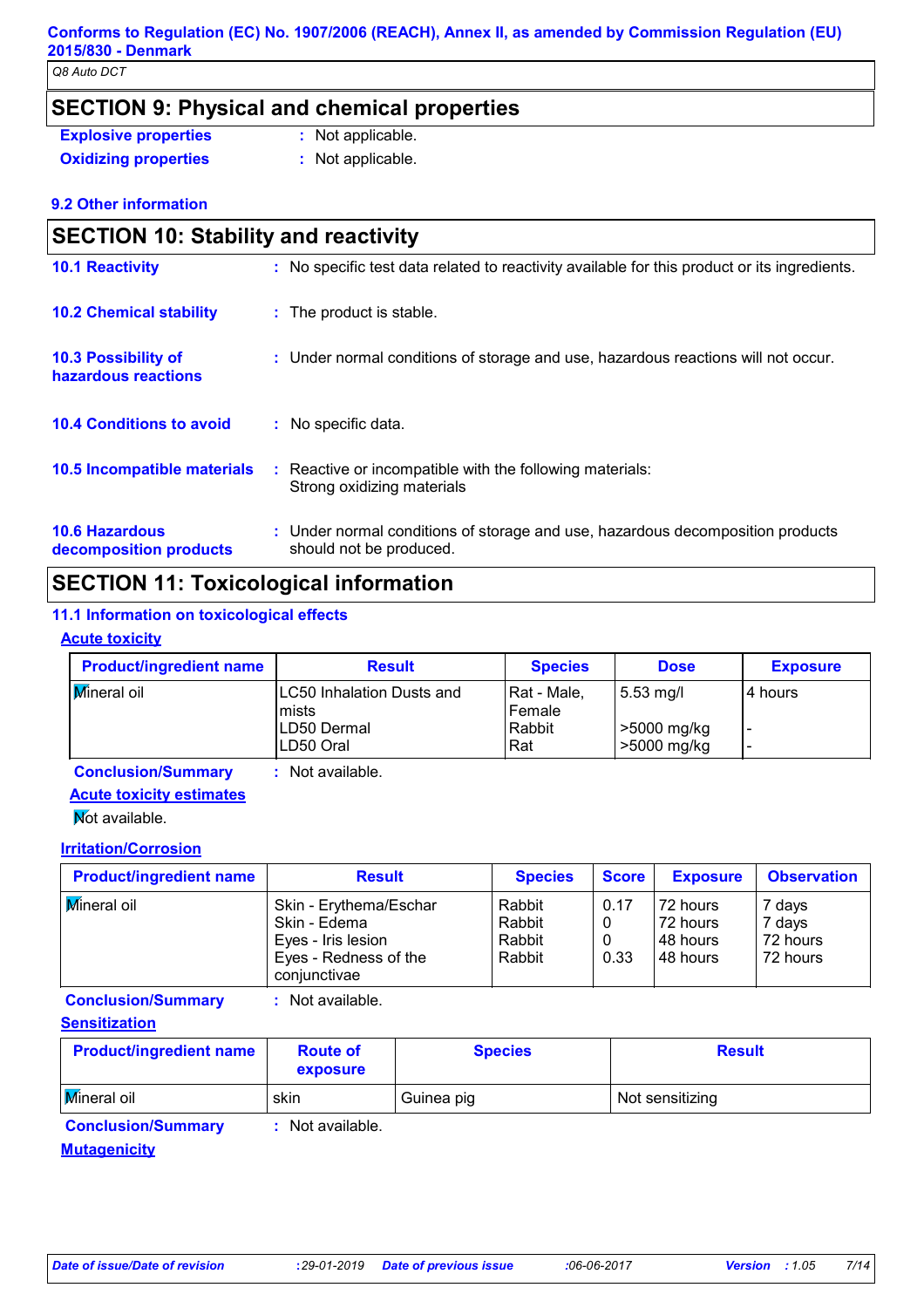#### **SECTION 11: Toxicological information Carcinogenicity Product/ingredient name Test Experiment Result Conclusion/Summary :** Not available. Mineral oil **474 Mammalian Erythrocyte** Micronucleus Test Experiment: In vivo Subject: Mammalian-Animal Cell: Somatic Negative

| <b>Product/ingredient name</b> | <b>Result</b>            | <b>Species</b> | <b>Dose</b> | <b>Exposure</b> |
|--------------------------------|--------------------------|----------------|-------------|-----------------|
| Mineral oil                    | I Negative - Dermal - TC | Mouse - Female |             | 78 weeks        |

**Conclusion/Summary :** Not available.

#### **Reproductive toxicity**

| <b>Product/ingredient name</b> | <b>Maternal</b><br>toxicity | <b>Fertility</b> | <b>Development</b><br>toxin | <b>Species</b>             | <b>Dose</b>           | <b>Exposure</b> |
|--------------------------------|-----------------------------|------------------|-----------------------------|----------------------------|-----------------------|-----------------|
| <b>Mineral oil</b>             | Negative                    | Negative         | Negative                    | Rat - Male, Female   Oral: | 1000 mg/<br><b>kg</b> |                 |

**Conclusion/Summary :** Not available.

#### **Teratogenicity**

| <b>Product/ingredient name</b> | Result            | <b>Species</b> | Dose       | <b>Exposure</b> |
|--------------------------------|-------------------|----------------|------------|-----------------|
| <b>Mineral oil</b>             | Negative - Dermal | Rat            | 2000 mg/kg | 7 days per week |

**Conclusion/Summary :** Not available.

### **Specific target organ toxicity (single exposure)**

Not available.

#### **Specific target organ toxicity (repeated exposure)**

**Not available.** 

#### **Aspiration hazard**

| <b>Product/ingredient name</b>                                           | <b>Result</b>                         |
|--------------------------------------------------------------------------|---------------------------------------|
| Lubricating oils (petroleum), C20-50, hydrotreated neutral oil-<br>based | <b>ASPIRATION HAZARD - Category 1</b> |
| Mineral oil                                                              | <b>ASPIRATION HAZARD - Category 1</b> |

#### **:** Not available. **Information on the likely**

**routes of exposure**

| <b>Potential acute health effects</b> |                                                                 |
|---------------------------------------|-----------------------------------------------------------------|
| <b>Eye contact</b>                    | : No known significant effects or critical hazards.             |
| <b>Inhalation</b>                     | : No known significant effects or critical hazards.             |
| <b>Skin contact</b>                   | : Defatting to the skin. May cause skin dryness and irritation. |
| <b>Ingestion</b>                      | : No known significant effects or critical hazards.             |

#### **Symptoms related to the physical, chemical and toxicological characteristics**

| <b>Eye contact</b>  | : No specific data.                                                                |
|---------------------|------------------------------------------------------------------------------------|
| <b>Inhalation</b>   | : No specific data.                                                                |
| <b>Skin contact</b> | : Adverse symptoms may include the following:<br>irritation<br>dryness<br>cracking |
| Ingestion           | : No specific data.                                                                |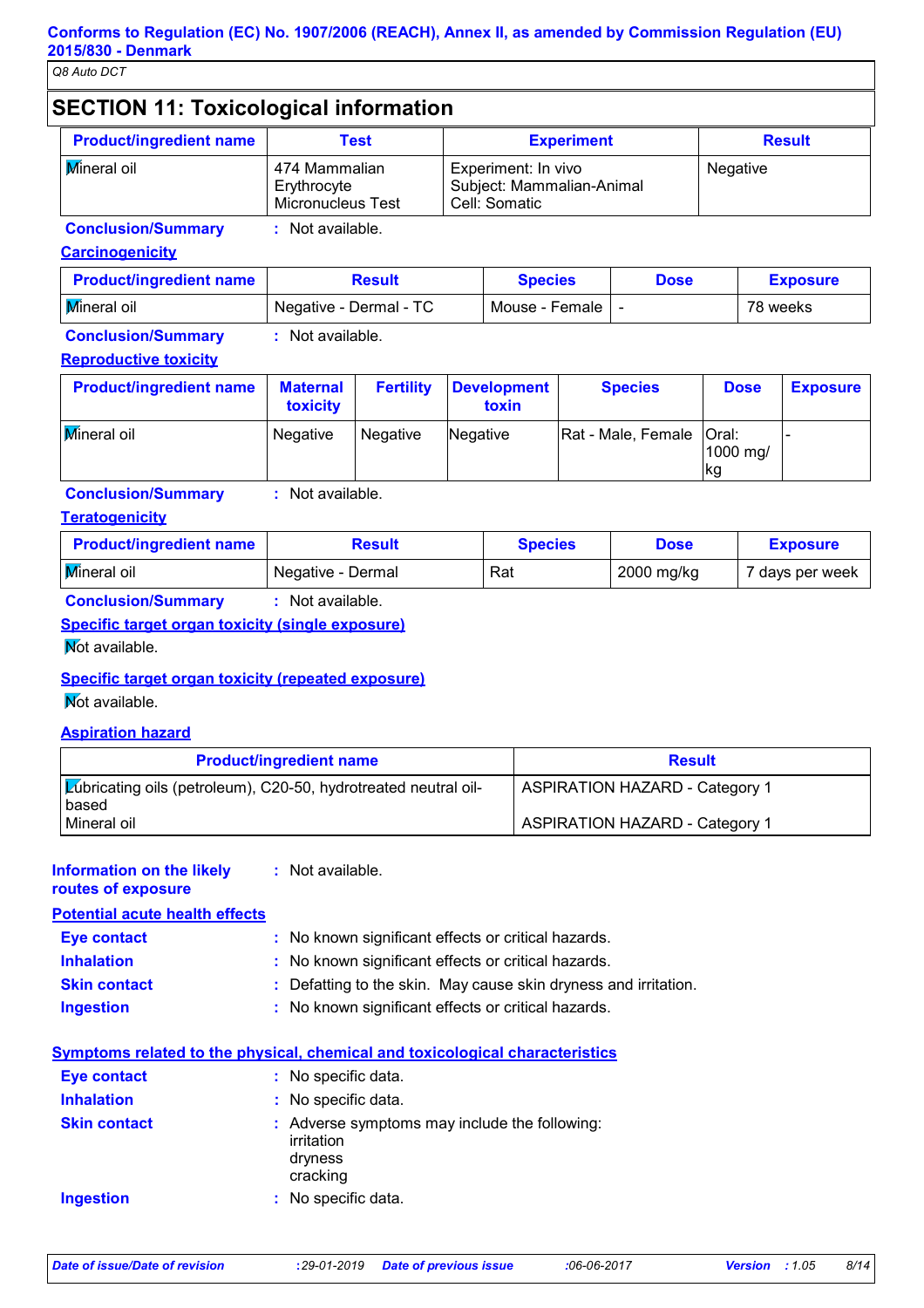## **SECTION 11: Toxicological information**

**Delayed and immediate effects and also chronic effects from short and long term exposure**

| <b>Short term exposure</b>              |                      |
|-----------------------------------------|----------------------|
| <b>Potential immediate</b><br>effects   | Not available.<br>÷. |
| <b>Potential delayed effects</b>        | $:$ Not available.   |
| Long term exposure                      |                      |
| <b>Potential immediate</b><br>effects   | Not available.<br>t. |
| <b>Potential delayed effects</b>        | : Not available.     |
| <b>Potential chronic health effects</b> |                      |

| <b>Product/ingredient name</b> | <b>Result</b>                                                                                            | <b>Species</b>        | <b>Dose</b>              | <b>Exposure</b>              |
|--------------------------------|----------------------------------------------------------------------------------------------------------|-----------------------|--------------------------|------------------------------|
| <b>Mineral oil</b>             | Sub-chronic NOAEL Oral                                                                                   | Rat - Male,<br>Female | $≥2000$ mg/kg            | 13 weeks; 5<br>days per week |
|                                | Sub-acute LOAEL Oral                                                                                     | Rat - Male            | $125 \text{ mg/kg}$      | 13 weeks; 5<br>hours per day |
|                                | Sub-acute NOAEL Inhalation<br>Vapor                                                                      | Rat - Male            | $>980$ mg/m <sup>3</sup> | 4 weeks; 5 days<br>per week  |
| <b>Conclusion/Summary</b>      | $:$ Not available.                                                                                       |                       |                          |                              |
| <b>General</b>                 | Prolonged or repeated contact can defat the skin and lead to irritation, cracking and/<br>or dermatitis. |                       |                          |                              |
| <b>Carcinogenicity</b>         | : No known significant effects or critical hazards.                                                      |                       |                          |                              |
| <b>Mutagenicity</b>            | : No known significant effects or critical hazards.                                                      |                       |                          |                              |
| <b>Teratogenicity</b>          | : No known significant effects or critical hazards.                                                      |                       |                          |                              |
| <b>Developmental effects</b>   | : No known significant effects or critical hazards.                                                      |                       |                          |                              |
| <b>Fertility effects</b>       | : No known significant effects or critical hazards.                                                      |                       |                          |                              |

**Other information :**

: Not available.

## **SECTION 12: Ecological information**

**12.1 Toxicity**

| <b>Product/ingredient name</b> | <b>Result</b>                                                                                           | <b>Species</b>                                                 | <b>Exposure</b>                    |
|--------------------------------|---------------------------------------------------------------------------------------------------------|----------------------------------------------------------------|------------------------------------|
| <b>Mineral oil</b>             | Acute NEL >100 mg/l Fresh water<br>Acute NEL >10000 mg/l Fresh water<br>Acute NEL ≥100 mg/l Fresh water | Algae<br>Daphnia - Daphnia Magma<br>Fish - Pimephales promelas | 72 hours<br>148 hours<br>196 hours |
|                                | Chronic NEL 10 mg/l Fresh water<br>.                                                                    | Daphnia - Daphnia magna                                        | 21 days                            |

**Conclusion/Summary :** Not available.

#### **12.2 Persistence and degradability**

| <b>Conclusion/Summary</b>      | : Not available.         |                   |                  |
|--------------------------------|--------------------------|-------------------|------------------|
| <b>Product/ingredient name</b> | <b>Aquatic half-life</b> | <b>Photolysis</b> | Biodegradability |
| <b>Mineral oil</b>             |                          |                   | <b>Inherent</b>  |

#### **12.3 Bioaccumulative potential**

| <b>Product/ingredient name</b>                                                    | <b>LogP</b> <sub>ow</sub> | <b>BCF</b> | <b>Potential</b> |
|-----------------------------------------------------------------------------------|---------------------------|------------|------------------|
| <b>Exiding only (petroleum), <math>\vert</math> &gt;6</b><br>C20-50, hydrotreated |                           |            | high             |
| Ineutral oil-based<br>bis(nonylphenyl) amine                                      | 3.64 to 7.02              | 1730       | high             |

#### **12.4 Mobility in soil**

*Date of issue/Date of revision* **:***29-01-2019 Date of previous issue :06-06-2017 Version : 1.05 9/14*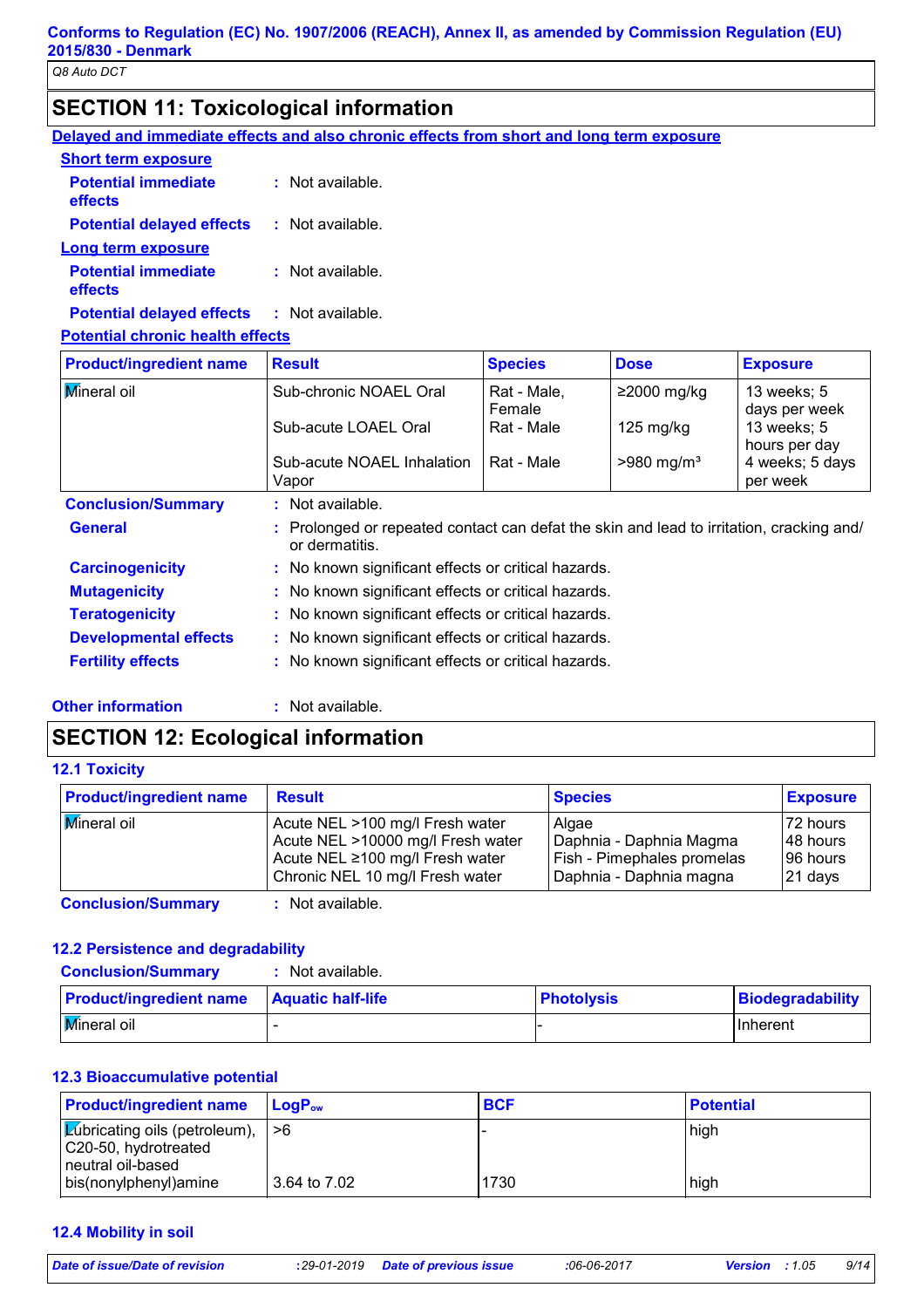| <b>SECTION 12: Ecological information</b>             |                  |  |
|-------------------------------------------------------|------------------|--|
| <b>Soil/water partition</b><br>coefficient $(K_{oc})$ | : Not available. |  |
| <b>Mobility</b>                                       | : Not available. |  |

|             | 12.5 Results of PBT and vPvB assessment |
|-------------|-----------------------------------------|
| <b>PBT</b>  | : Not applicable.                       |
| <b>vPvB</b> | : Not applicable.                       |

| . No known significant effects or critical hazards.<br><b>12.6 Other adverse effects</b> |
|------------------------------------------------------------------------------------------|
|------------------------------------------------------------------------------------------|

## **SECTION 13: Disposal considerations**

The information in this section contains generic advice and guidance. The list of Identified Uses in Section 1 should be consulted for any available use-specific information provided in the Exposure Scenario(s).

#### **13.1 Waste treatment methods**

#### **Hazardous waste :** Yes. **Methods of disposal : Product** The generation of waste should be avoided or minimized wherever possible. Disposal of this product, solutions and any by-products should at all times comply with the requirements of environmental protection and waste disposal legislation and any regional local authority requirements. Dispose of surplus and nonrecyclable products via a licensed waste disposal contractor. Waste should not be disposed of untreated to the sewer unless fully compliant with the requirements of all authorities with jurisdiction.

**European waste catalogue (EWC)**

| <b>Waste code</b>          | <b>Waste designation</b>                                                                                                                                                                                                                    |
|----------------------------|---------------------------------------------------------------------------------------------------------------------------------------------------------------------------------------------------------------------------------------------|
| 13 02 05*                  | mineral-based non-chlorinated engine, gear and lubricating oils                                                                                                                                                                             |
| <b>Packaging</b>           |                                                                                                                                                                                                                                             |
| <b>Methods of disposal</b> | : The generation of waste should be avoided or minimized wherever possible. Waste<br>packaging should be recycled. Incineration or landfill should only be considered<br>when recycling is not feasible.                                    |
| <b>Special precautions</b> | : This material and its container must be disposed of in a safe way. Empty containers<br>or liners may retain some product residues. Avoid dispersal of spilled material and<br>runoff and contact with soil, waterways, drains and sewers. |

|                                           | <b>ADR/RID</b> | <b>ADN</b>     | <b>IMDG</b>    | <b>IATA</b>    |
|-------------------------------------------|----------------|----------------|----------------|----------------|
| 14.1 UN number                            | Not regulated. | Not regulated. | Not regulated. | Not regulated. |
| 14.2 UN proper<br>shipping name           | ۰              |                |                |                |
| <b>14.3 Transport</b><br>hazard class(es) |                |                |                |                |
| 14.4 Packing<br>group                     |                |                |                |                |
| 14.5<br><b>Environmental</b><br>hazards   | No.            | No.            | No.            | No.            |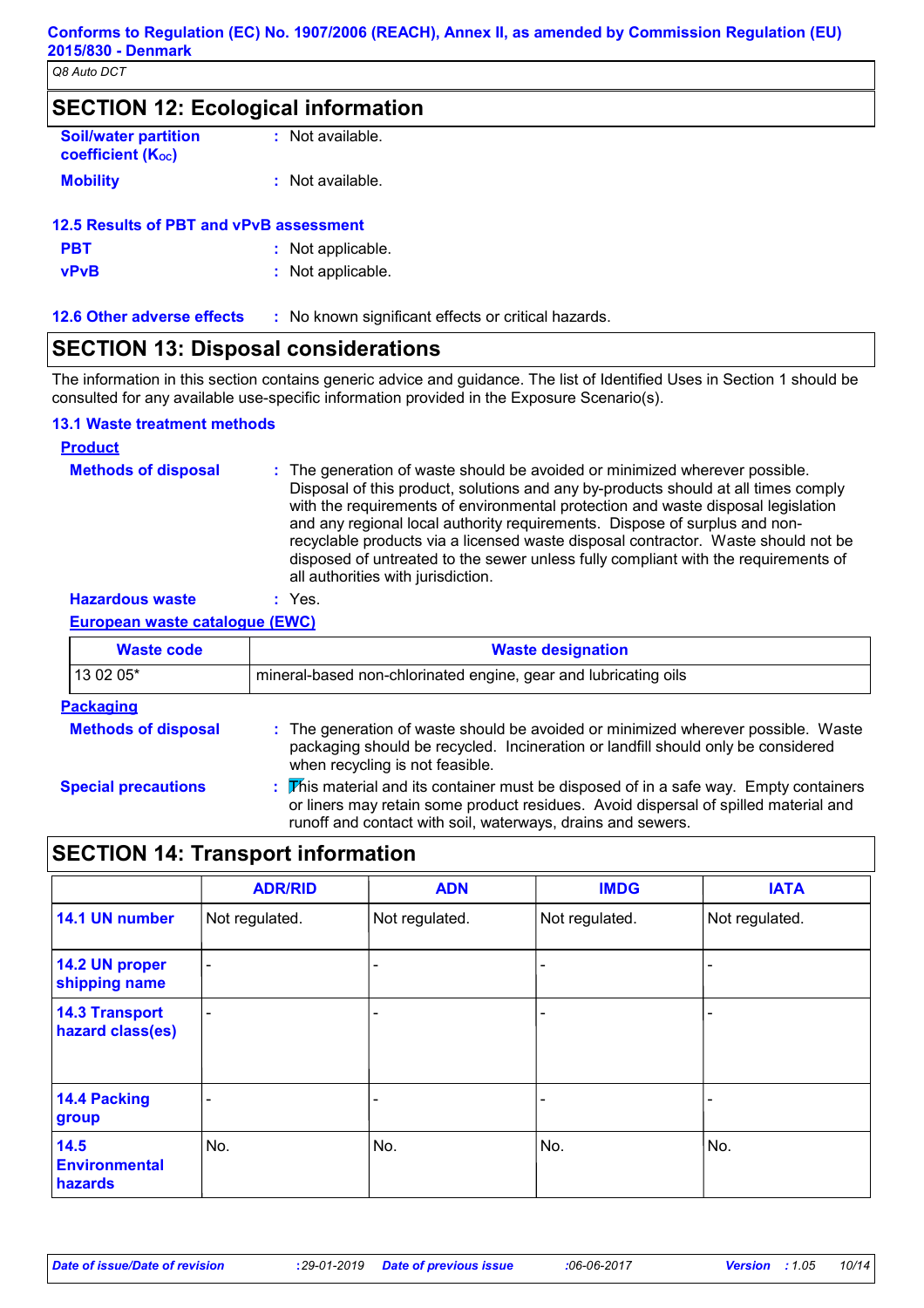## **SECTION 14: Transport information**

|      | 14.6 Special precautions for : Transport within user's premises: always transport in closed containers that are |
|------|-----------------------------------------------------------------------------------------------------------------|
| user | upright and secure. Ensure that persons transporting the product know what to do in                             |
|      | the event of an accident or spillage.                                                                           |

**14.7 Transport in bulk according to Annex II of :** Not available.

**MARPOL and the IBC Code**

## **SECTION 15: Regulatory information**

**15.1 Safety, health and environmental regulations/legislation specific for the substance or mixture EU Regulation (EC) No. 1907/2006 (REACH)**

**Annex XIV - List of substances subject to authorization**

#### **Annex XIV**

None of the components are listed.

**Substances of very high concern**

None of the components are listed.

**Annex XVII - Restrictions** : Not applicable.

**on the manufacture, placing on the market and use of certain dangerous substances, mixtures and articles**

#### **Other EU regulations**

**Ozone depleting substances (1005/2009/EU)** Not listed.

**Prior Informed Consent (PIC) (649/2012/EU)**

Not listed.

**Seveso Directive**

This product is not controlled under the Seveso Directive.

#### **National regulations MAL-code :** 00-5 **Product registration number :** 4027367

#### **Protection based on MAL : According to the regulations on work involving coded products, the following stipulations apply to the use of personal protective equipment:**

**General:** Gloves must be worn for all work that may result in soiling. Apron/ coveralls/protective clothing must be worn when soiling is so great that regular work clothes do not adequately protect skin against contact with the product. A face shield must be worn in work involving spattering if a full mask is not required. In this case, other recommended use of eye protection is not required.

In all spraying operations in which there is return spray, the following must be worn: respiratory protection and arm protectors/apron/coveralls/protective clothing as appropriate or as instructed.

#### MAL-code: 00-5

**Application:** When using scraper or knife, brush, roller etc. for pre- and posttreatments in a spray booth where the operator is outside the spray zone and when working in similar new\* facilities of the combined-cabin, spray-cabin and spraybooth type where the operator is working inside the spray zone. When spraying in new\* booths and cabins with non-atomizing guns. During downtimes, cleaning and repair of closed facilities, spray booths or cabins, if there is a risk of contact with wet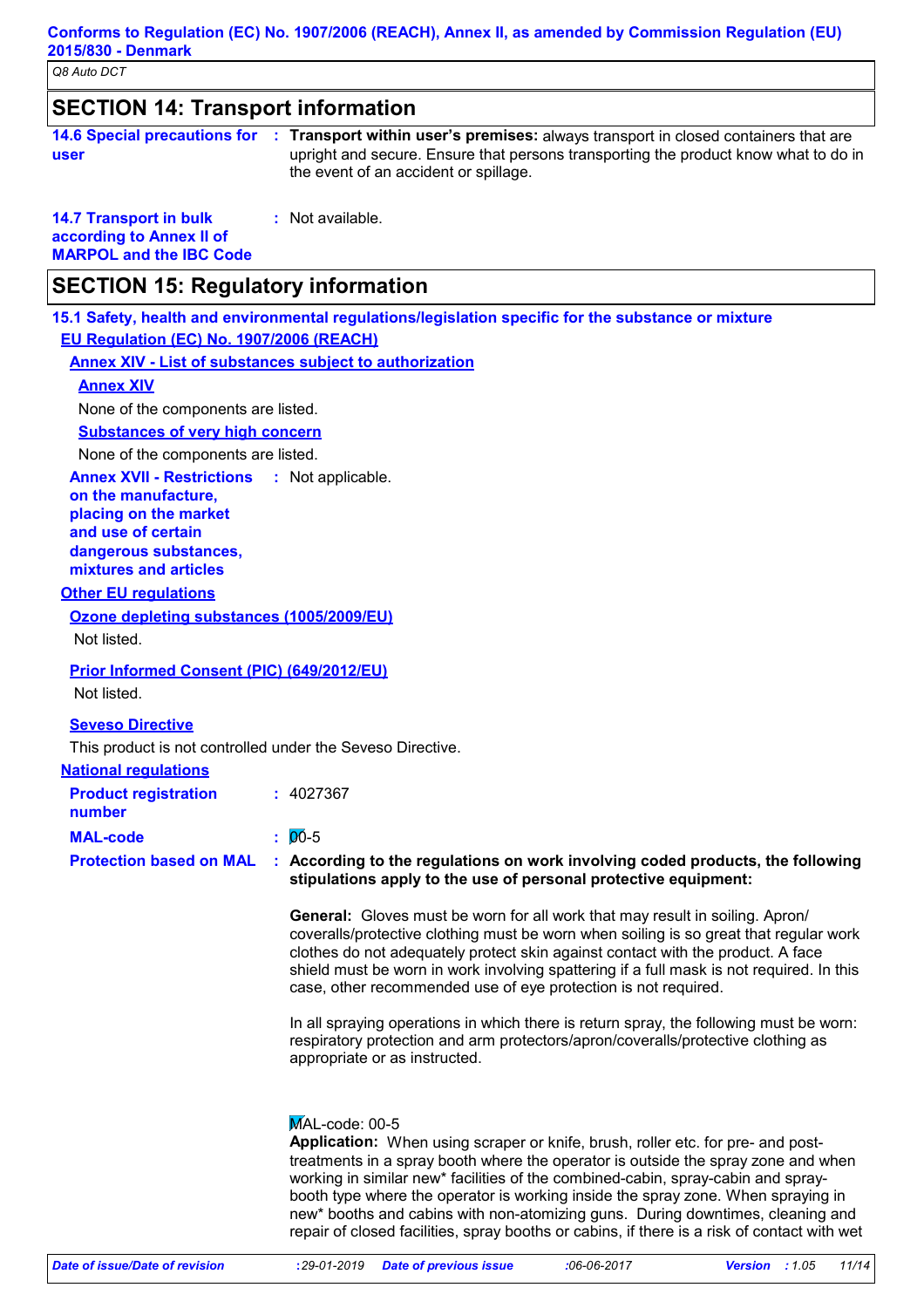# **SECTION 15: Regulatory information**

| Not listed.<br><b>UNECE Aarhus Protocol on POPs and Heavy Metals</b><br>Not listed.<br><b>Inventory list</b><br><b>Australia</b><br><b>Canada</b><br><b>China</b><br><b>Europe</b><br><b>Japan</b><br><b>Malaysia</b> | <b>Stockholm Convention on Persistent Organic Pollutants</b><br><b>Rotterdam Convention on Prior Informed Consent (PIC)</b><br>: All components are listed or exempted.<br>All components are listed or exempted.<br>All components are listed or exempted.<br>All components are listed or exempted.<br>Japan inventory (ENCS): All components are listed or exempted.<br>Japan inventory (ISHL): Not determined.<br>: Not determined. |
|-----------------------------------------------------------------------------------------------------------------------------------------------------------------------------------------------------------------------|-----------------------------------------------------------------------------------------------------------------------------------------------------------------------------------------------------------------------------------------------------------------------------------------------------------------------------------------------------------------------------------------------------------------------------------------|
|                                                                                                                                                                                                                       |                                                                                                                                                                                                                                                                                                                                                                                                                                         |
|                                                                                                                                                                                                                       |                                                                                                                                                                                                                                                                                                                                                                                                                                         |
|                                                                                                                                                                                                                       |                                                                                                                                                                                                                                                                                                                                                                                                                                         |
|                                                                                                                                                                                                                       |                                                                                                                                                                                                                                                                                                                                                                                                                                         |
|                                                                                                                                                                                                                       |                                                                                                                                                                                                                                                                                                                                                                                                                                         |
|                                                                                                                                                                                                                       |                                                                                                                                                                                                                                                                                                                                                                                                                                         |
|                                                                                                                                                                                                                       |                                                                                                                                                                                                                                                                                                                                                                                                                                         |
|                                                                                                                                                                                                                       |                                                                                                                                                                                                                                                                                                                                                                                                                                         |
|                                                                                                                                                                                                                       |                                                                                                                                                                                                                                                                                                                                                                                                                                         |
|                                                                                                                                                                                                                       |                                                                                                                                                                                                                                                                                                                                                                                                                                         |
|                                                                                                                                                                                                                       |                                                                                                                                                                                                                                                                                                                                                                                                                                         |
| Not listed.                                                                                                                                                                                                           |                                                                                                                                                                                                                                                                                                                                                                                                                                         |
|                                                                                                                                                                                                                       |                                                                                                                                                                                                                                                                                                                                                                                                                                         |
|                                                                                                                                                                                                                       |                                                                                                                                                                                                                                                                                                                                                                                                                                         |
| <b>Montreal Protocol (Annexes A, B, C, E)</b><br>Not listed.                                                                                                                                                          |                                                                                                                                                                                                                                                                                                                                                                                                                                         |
|                                                                                                                                                                                                                       |                                                                                                                                                                                                                                                                                                                                                                                                                                         |
| Not listed.                                                                                                                                                                                                           |                                                                                                                                                                                                                                                                                                                                                                                                                                         |
|                                                                                                                                                                                                                       | <b>Chemical Weapon Convention List Schedules I, II &amp; III Chemicals</b>                                                                                                                                                                                                                                                                                                                                                              |
| <b>VOC content</b><br><b>International regulations</b>                                                                                                                                                                | $:$ Exempt.                                                                                                                                                                                                                                                                                                                                                                                                                             |
| (WGK)                                                                                                                                                                                                                 |                                                                                                                                                                                                                                                                                                                                                                                                                                         |
| <b>Hazard class for water</b>                                                                                                                                                                                         | $\mathbf{1}$                                                                                                                                                                                                                                                                                                                                                                                                                            |
|                                                                                                                                                                                                                       | *See Regulations.                                                                                                                                                                                                                                                                                                                                                                                                                       |
|                                                                                                                                                                                                                       |                                                                                                                                                                                                                                                                                                                                                                                                                                         |
|                                                                                                                                                                                                                       | <b>Caution</b> The regulations contain other stipulations in addition to the above.                                                                                                                                                                                                                                                                                                                                                     |
|                                                                                                                                                                                                                       | worn.                                                                                                                                                                                                                                                                                                                                                                                                                                   |
|                                                                                                                                                                                                                       | Polishing: When polishing treated surfaces, a mask with dust filter must be worn.<br>When machine grinding, eye protection must be worn. Work gloves must always be                                                                                                                                                                                                                                                                     |
|                                                                                                                                                                                                                       |                                                                                                                                                                                                                                                                                                                                                                                                                                         |
|                                                                                                                                                                                                                       | rack trolleys, etc. must be equipped with a mechanical exhaust system to prevent<br>fumes from wet items from passing through workers' inhalation zone.                                                                                                                                                                                                                                                                                 |
|                                                                                                                                                                                                                       | <b>Drying:</b> Items for drying/drying ovens that are temporarily placed on such things as                                                                                                                                                                                                                                                                                                                                              |
|                                                                                                                                                                                                                       |                                                                                                                                                                                                                                                                                                                                                                                                                                         |
|                                                                                                                                                                                                                       | - Air-supplied full mask, protective clothing and hood must be worn.                                                                                                                                                                                                                                                                                                                                                                    |
|                                                                                                                                                                                                                       |                                                                                                                                                                                                                                                                                                                                                                                                                                         |
|                                                                                                                                                                                                                       | operator is inside the spray zone and during spraying outside a closed facility, cabin<br>or booth.                                                                                                                                                                                                                                                                                                                                     |
|                                                                                                                                                                                                                       | During all spraying where atomization occurs in cabins or spray booths where the                                                                                                                                                                                                                                                                                                                                                        |
|                                                                                                                                                                                                                       | - Air-supplied full mask and protective clothing must be worn.                                                                                                                                                                                                                                                                                                                                                                          |
|                                                                                                                                                                                                                       | When spraying in existing* spray booths, if the operator is outside the spray zone.                                                                                                                                                                                                                                                                                                                                                     |
|                                                                                                                                                                                                                       |                                                                                                                                                                                                                                                                                                                                                                                                                                         |
|                                                                                                                                                                                                                       | - Protective clothing must be worn.                                                                                                                                                                                                                                                                                                                                                                                                     |
|                                                                                                                                                                                                                       | post-treatments outside a closed facility, spray booth or spray cabin.                                                                                                                                                                                                                                                                                                                                                                  |
|                                                                                                                                                                                                                       | inside the spray zone. When using scraper or knife, brush, roller, etc. for pre- and                                                                                                                                                                                                                                                                                                                                                    |
|                                                                                                                                                                                                                       | inside the spray zone. When using scraper or knife, brush, roller, etc. for pre- and<br>post-treatments in cabins or booths of the existing* facility type, if the operator is                                                                                                                                                                                                                                                          |
|                                                                                                                                                                                                                       | paint or organic solvents. During non-atomizing spraying in existing* facilities of the<br>combined-cabin, spray-cabin and spray-booth type where the operator is working                                                                                                                                                                                                                                                               |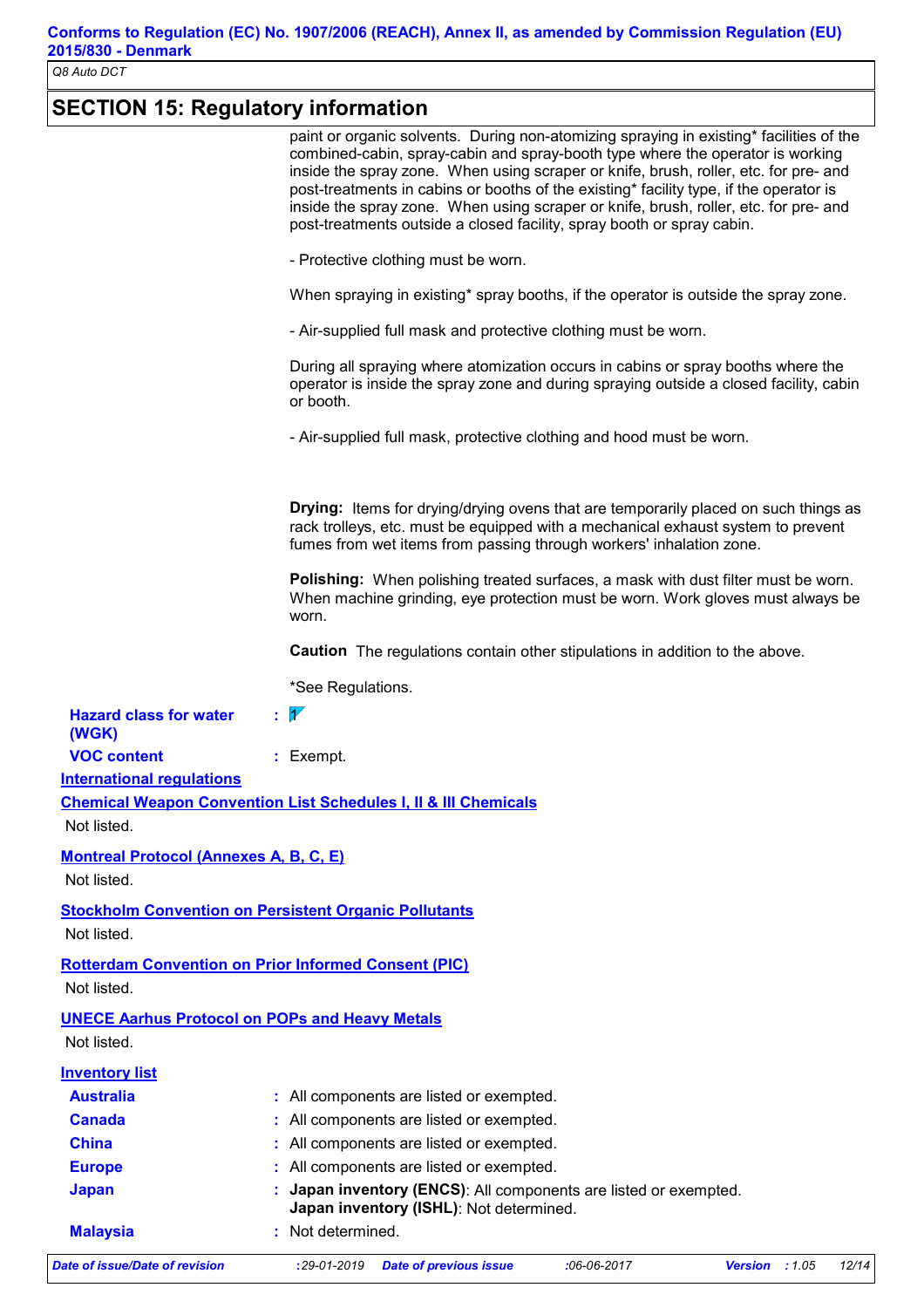| <b>SECTION 15: Regulatory information</b> |  |
|-------------------------------------------|--|
|-------------------------------------------|--|

| <b>New Zealand</b>                               | : All components are listed or exempted.                                                                   |
|--------------------------------------------------|------------------------------------------------------------------------------------------------------------|
| <b>Philippines</b>                               | : All components are listed or exempted.                                                                   |
| <b>Republic of Korea</b>                         | : All components are listed or exempted.                                                                   |
| <b>Taiwan</b>                                    | : All components are listed or exempted.                                                                   |
| <b>Thailand</b>                                  | : Mot determined.                                                                                          |
| <b>Turkey</b>                                    | : Not determined.                                                                                          |
| <b>United States</b>                             | : All components are listed or exempted.                                                                   |
| <b>Viet Nam</b>                                  | : Mot determined.                                                                                          |
| <b>15.2 Chemical Safety</b><br><b>Assessment</b> | : Chemical Safety Assessments for all substances in this product are either Complete<br>or Not applicable. |

## **SECTION 16: Other information**

| $\triangleright$ Indicates information that has changed from previously issued version.                                                                                                                                                                                                                                                                                                                                                                     |
|-------------------------------------------------------------------------------------------------------------------------------------------------------------------------------------------------------------------------------------------------------------------------------------------------------------------------------------------------------------------------------------------------------------------------------------------------------------|
| $\therefore$ ATE = Acute Toxicity Estimate<br>CLP = Classification, Labelling and Packaging Regulation [Regulation (EC) No.<br>1272/2008]<br>DMEL = Derived Minimal Effect Level<br>DNEL = Derived No Effect Level<br>EUH statement = CLP-specific Hazard statement<br>PBT = Persistent, Bioaccumulative and Toxic<br>PNEC = Predicted No Effect Concentration<br><b>RRN = REACH Registration Number</b><br>vPvB = Very Persistent and Very Bioaccumulative |
|                                                                                                                                                                                                                                                                                                                                                                                                                                                             |

#### **Procedure used to derive the classification according to Regulation (EC) No. 1272/2008 [CLP/GHS]**

| <b>Classification</b>  | <b>Justification</b> |
|------------------------|----------------------|
| <b>Not classified.</b> |                      |

#### **Full text of abbreviated H statements**

| <b>H</b> 304 | May be fatal if swallowed and enters airways.           |
|--------------|---------------------------------------------------------|
| H315         | Causes skin irritation.                                 |
| H319         | Causes serious eye irritation.                          |
| H412         | Harmful to aquatic life with long lasting effects.      |
| H413         | May cause long lasting harmful effects to aquatic life. |

#### **Full text of classifications [CLP/GHS]**

| <b>Aguatic Chronic 3, H412</b> | AQUATIC HAZARD (LONG-TERM) - Category 3         |
|--------------------------------|-------------------------------------------------|
| Aquatic Chronic 4, H413        | AQUATIC HAZARD (LONG-TERM) - Category 4         |
| Asp. Tox. 1, H304              | <b>ASPIRATION HAZARD - Category 1</b>           |
| Eye Irrit. 2, H319             | SERIOUS EYE DAMAGE/ EYE IRRITATION - Category 2 |
| Skin Irrit. 2, H315            | <b>SKIN CORROSION/IRRITATION - Category 2</b>   |

| <b>Training advice</b>                        | : Ensure operatives are trained to minimise exposures.         |
|-----------------------------------------------|----------------------------------------------------------------|
| Date of printing                              | $: 29-01-2019$                                                 |
| Date of issue/ Date of<br>revision            | $: 29-01-2019$                                                 |
| Date of previous issue                        | $: 06-06-2017$                                                 |
| <b>Version</b>                                | : 1.05                                                         |
| <b>Prepared by</b><br><b>Notice to reader</b> | : Kuwait Petroleum Research & Technology B.V., The Netherlands |